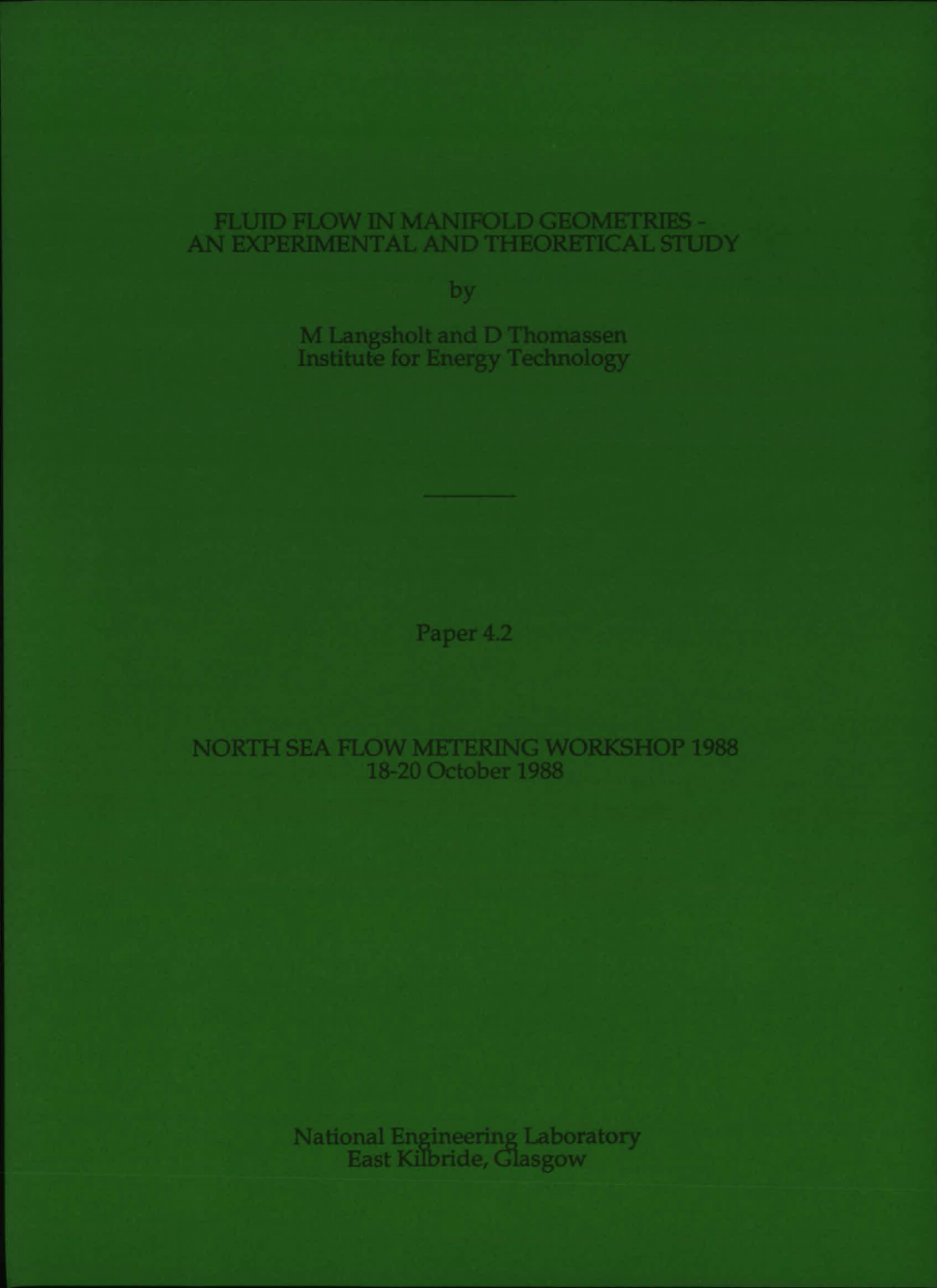FLUID FLOW IN MANIFOLD GEOMETRIES - AN EXPERIMENTAL AND THEORETICAL STUDY.

Morten Langsholt and Dag Thomassen

Institute for Energy Technology. Box 40. 2001 Kjeller. Norway

#### SUM MAR Y

A gas metering station based on orifice meters normally consists of a number of parallel meter-runs between headers. Some disturbances, e.g. swirl, decay slowly and since such disturbances may significantly change the orifice discharge coefficient. accurate measurements rely .on properly designed upstream headers.

This paper presents results from measurements of mean velocities and turbulence intensities in a plexiglass model of a gas metering station. The flowing fluid was atmospheric air. Various pipeconfigurations upstream of the inlet header have been examined and differences are highlighted. The results illustrate clearly the strong connection· between metering station design and the flow conditions (swirl, skewness etc.) at the inlet of the meter-runs.

In addition to the measurements the paper also presents some results from numerical simulation of fluid flow in 3-D manifold geometries. These simulations have been performed using the program·Phoenics.

NOTATION

| D                     |  | - header diameter                                            |
|-----------------------|--|--------------------------------------------------------------|
| k                     |  | - directional sensitivity coefficients in response equation  |
| k.                    |  | - turbulent kinetic energy ( defined by eq. 3)               |
| Tu                    |  | - turbulence intensity (eq.4)                                |
| U                     |  | - velocity in x-direction in fixed coordinate system         |
| u.                    |  | - fluctuating component of velocity in x-direction           |
| σ                     |  | - average velocity in x-direction in fixed coordinate system |
| V                     |  | - velocity in y-direction in fixed coordinate system         |
| $\mathbf{v}$          |  | - fluctuating component of velocity in y-direction           |
| $\boldsymbol{\nabla}$ |  | - average velocity in y-direction in fixed coordinate system |
| W                     |  | - velocity in w-direction in fixed coordinate system         |
| W                     |  | - fluctuating component of velocity in w-direction           |
| W.                    |  | - average velocity in w-direction in fixed coordinate system |
| $U_{\text{eff}}$      |  | - effective cooling velocity                                 |
| $U_{ax}$              |  | - typical axial velocity, see eq.4                           |
| $V_{N}$               |  | - velocity components in wire-oriented coordinate system     |
| $V_{\rm T}$           |  | - velocity components in wire-oriented coordinate system     |
| $V_{\mathbf{R}}$      |  | - velocity components in wire-oriented coordinate system     |
| Subscripts:           |  |                                                              |
| B.                    |  | - axis normal to wire and normal to probe axis               |
| N.                    |  | - axis normal to wire and normal to axis 'B'                 |
| T.                    |  | - axis parallel to wire                                      |
|                       |  |                                                              |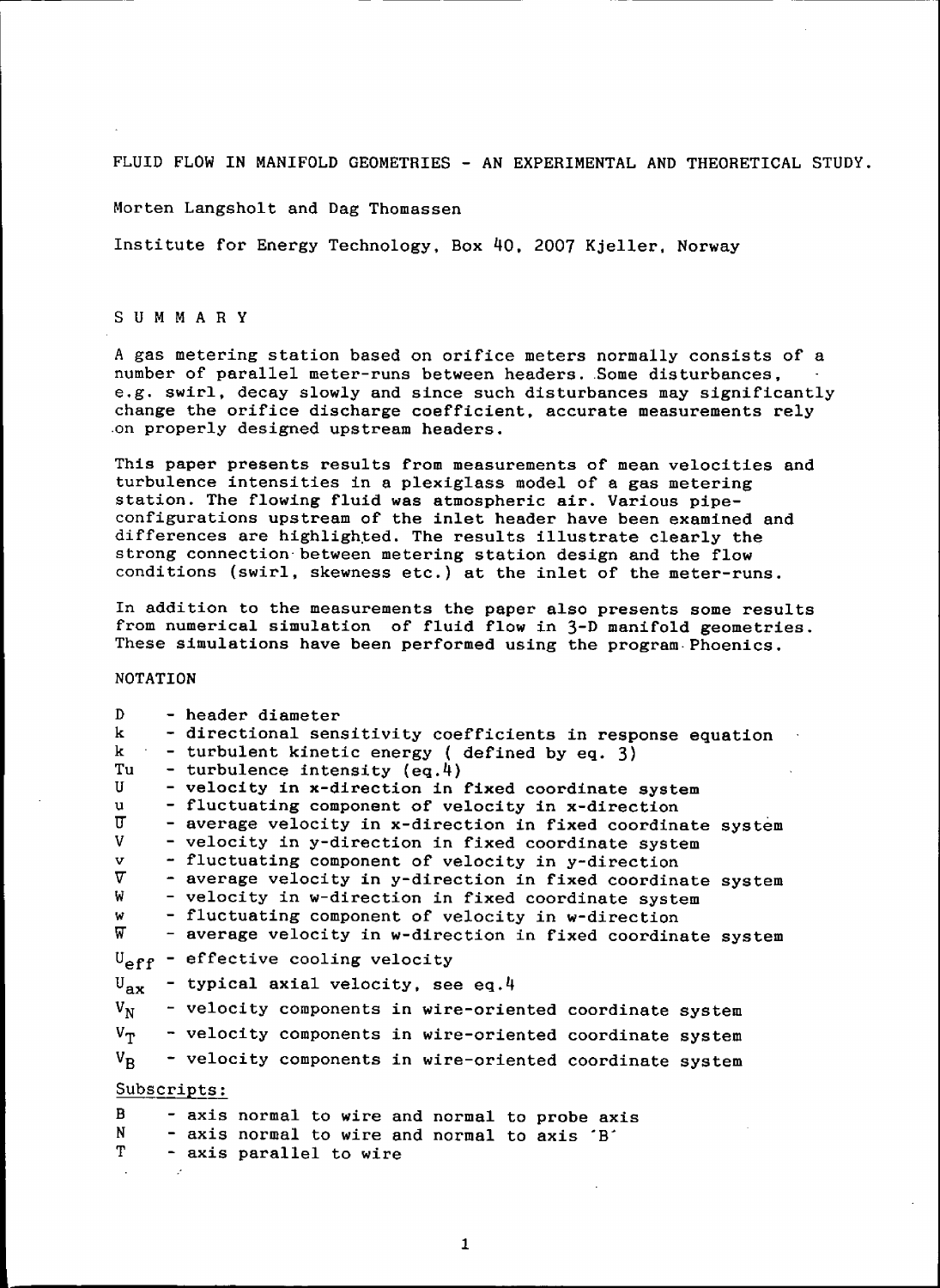# 1. <u>INTRODUCTION</u>

A gas metering station will normally consist of at least two parallel meter tubes connected to a header. Accurate flow measurement depends on the meter being properly designed, manufactured, installed and operated. The geometry and its tolerances are regulated through the standard 1S0-5167.

The standard requires fully developed turbulent profiles to exist at the inlet of the meter. The means to fulfill this requirement is to introduce a long straight pipe upstream of the meter. The required minimum straight lengths vary according to the nature of the nearest upstream fitting and with the diameter ratio of the orifice meter. The minimum straight lengths are given in the standard. However, questions have been raised to the validity and consistency of the given tables. There are also problems in interpreting the standard when components not included in the standard (e.g. headers) are used.

It might well be that the header design creates a flow disturbance which persist much longer than the disturbance traceable to a valve closer to the meter. This illustrates one important problem faced when deSigning a metering station. and it explains our interest in manifold flow.

Over the last few years we have at IFE been interested in the potential role of Computational Fluid Dynamics as a research and/or design tool for gas metering stations. So far promising results have been achieved for a numerical model for flow through an orifice plate. This model proved to be sensitive. and accurate, to even small alterations in inlet profile. plate geometry etc.

A long term goal is to be able to simulate numerically the flow field that will appear in the meter-runs for a given metering station design. In this way various alternative configurations can be compared and inappropriate ones avoided. A prerequisite is of course to be able to simulate the flow through a header.

The background for the experimental work presented in this paper was to establish experimental evidence so that proper evaluation of a numerical model for simulation of flow in a header geometry could be performed.We decided to limit the verification to a header design with two parallel meter runs, as illustrated in Figure 1.

A plexiglass model of a gas metering station with upstream header of this design was built and interfaced with an air flow rig. Detailed measurements of velocity and turbulence profiles at the inlet of the header and in the entrance section of the meter tubes have been performed by use of hot-wire techniques. Measurements were conducted for various pipe configurations upstream of the header inlet plane.

Subsequent to the experimental work identical cases were modelled in the numerical model and the results compared with the experimental data.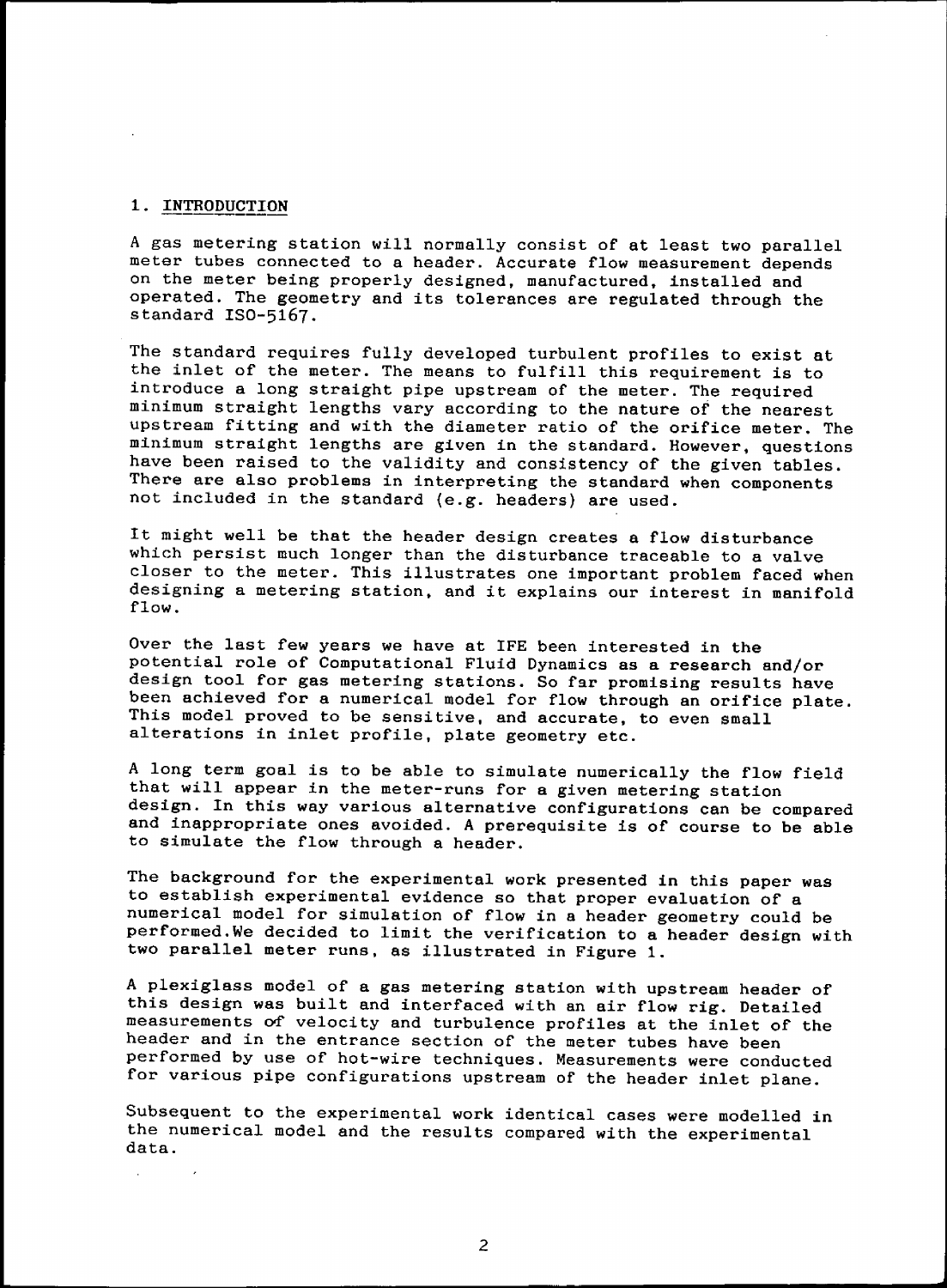#### 2. THE EXPERIMENTAL WORK

# 2.1 The flow rig

The IFE air flow rig is an atmospheric rig where a positive displacement pump sucks air through the test section. The static pressure in the loop is therefore slightly below the atmospheric pressure. The capacity of the pump is approximately  $0.45$  m<sup>3</sup>/s.

In the experiments described here the test section was made up by the "metering station". including the immediate upstream geometry. connected to the pump as shown in Figure 2.

#### The test section

The fixed part of the test section consisted of the gas metering station with its two parallel meter runs. The inlet and outlet headers had an internal diameter of 190 mm (D). while the two meter runs had an internal diameter of 96 mm, see Fig.1. The pipes were made of transparent plexiglass with hydraulically smooth walls. No flow metering device was mounted in the meter runs. The Reynolds number in the meter-runs was  $1.5*10^5$ .

The exchangeable part of the test section. denoted the inlet geometry. was the piping immediately upstream of the inlet header. Three different inlet geometries were examined :

| Designation:                              | Description of inlet geometry:                                                                                                       |
|-------------------------------------------|--------------------------------------------------------------------------------------------------------------------------------------|
| Inlet no. 1<br>Inlet no. 2<br>Inlet no. 3 | straight pipe (20 D)<br>single 90 <sup>0</sup> bend + straight pipe (10 D)<br>2 x 90 <sup>0</sup> offset bend + straight pipe (10 D) |

The sections of straight pipe of the inlet geometries were plexiglass pipes with 190 mm internal diameter. The bends had an internal diameter of 182 mm and a wall roughness exceeding that of the plexiglass pipes. The radius of curvature for the bends was 1.5 D.

#### 2.2 Instrumentation

#### Hot-wire anemometry

The main instrument for measuring the mean flow velocity components and the turbulent kinetic energy was a tsi manufactured Constant Temperature Hot-wire Anemometer. The probe used was a single slante  $(45<sup>o</sup>)$  wire. The anemometer signal was digitized and reduced in an IBM PC AT compatible computer using a software package also delivered by tsi.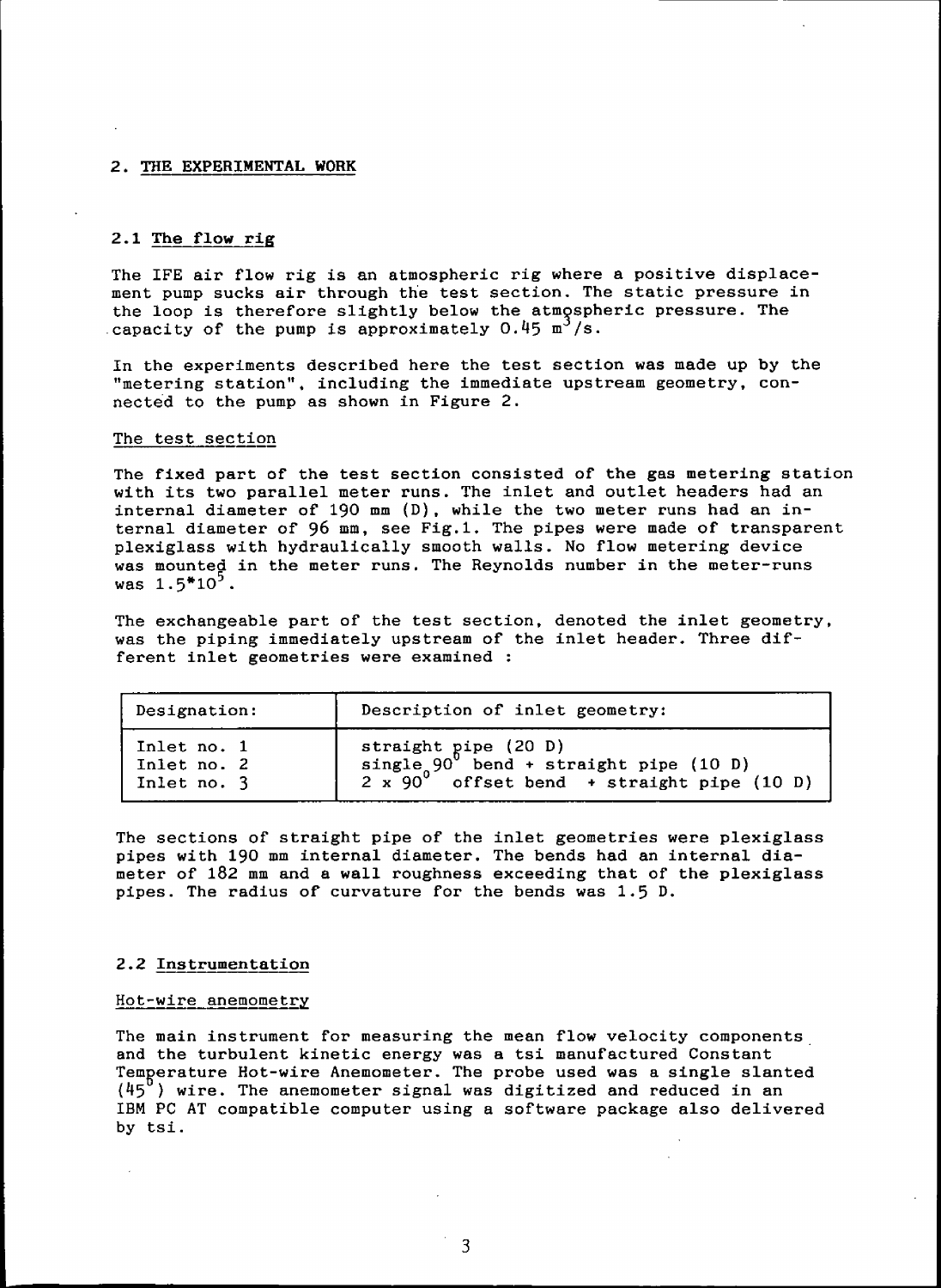From the hot-wire instrument one obtains an effective cooling velocity.  $U_{eff}$ , which is a measure of the heat transport off the wire. By statistical analysis on a sample of readings of  $U_{eff}$ 's one find an average term and a fluctuating term. Through the sensor response equation. which defines the relation between the actual velocity and the effective cooling velocity. one can invert the problem to determine the mean velocities and the velocity fluctuations.

We did use the response equation :

$$
U_{\text{eff}}^2 = k_N^2 V_N^2 + k_T^2 V_T^2 + k_B^2 V_B^2
$$
 (eq.1)

The instantaneous velocity components in the fixed XYZ-coordinate system can be written as the sum of a mean and a fluctuating part:

$$
U = U + u ; V = \nabla + v ; W = \nabla + w
$$
 (eq.2)

The turbulent kinetic energy, k, is defined as :

$$
k = \frac{1}{2} (u^2 + v^2 + w^2)
$$
 (eq.3)

The response equation (eq.1) combined with the data reduction method of Acriviellis (Ref./2.3/) gave us the mean velocity components and the turbulent kinetic energy in each point of measurement.

#### Pitot-static tube

As a reference velocity measurement for the calibration of the hotwire anemometer we used a pitot static tube. The differential pressure was measured with a Type 5, Airflow testing set. For inlet geometry no.1 and no.2 the pitot static tube was also used to measure the axial velocity component along all 4 traverses.

#### 2.3 Measurement procedure

The aim of the experiments was to measure the velocity field and the turbulent kinetic energy in a number of points in the inlet plane and in the two outlet planes of the header shown in Figure 1.

In the inlet plane the points of measurement were located along both the vertical and the horizontal diameter. Along each traverse measurements were performed in 8 positions. In the outlet planes measurements were made in 4 positions along the vertical diameter only.

As is also indicated in Figure 1. the vertical traverse in the inlet As is also indicated in rigure 1, the vertical traverse in the fillet<br>plane is denoted traverse "A", the horizontal one "B". The traverse in the outlet plane nearest to the inlet is called "C", and the remaining one "0". We also frequently refer to the outlets as outlet "C" and outlet "D", respectively

At each of the four wall entry points a ruler was fixed against which the axial probe position was read. In addition an angular ruler was fixed to the probe support for angular positioning of the probe. This experimental set-up is shown in Figure 3. In each point of measurement along each traverse we operated the probe at typically 9 different rotational angles. This was done partly to close the set of equations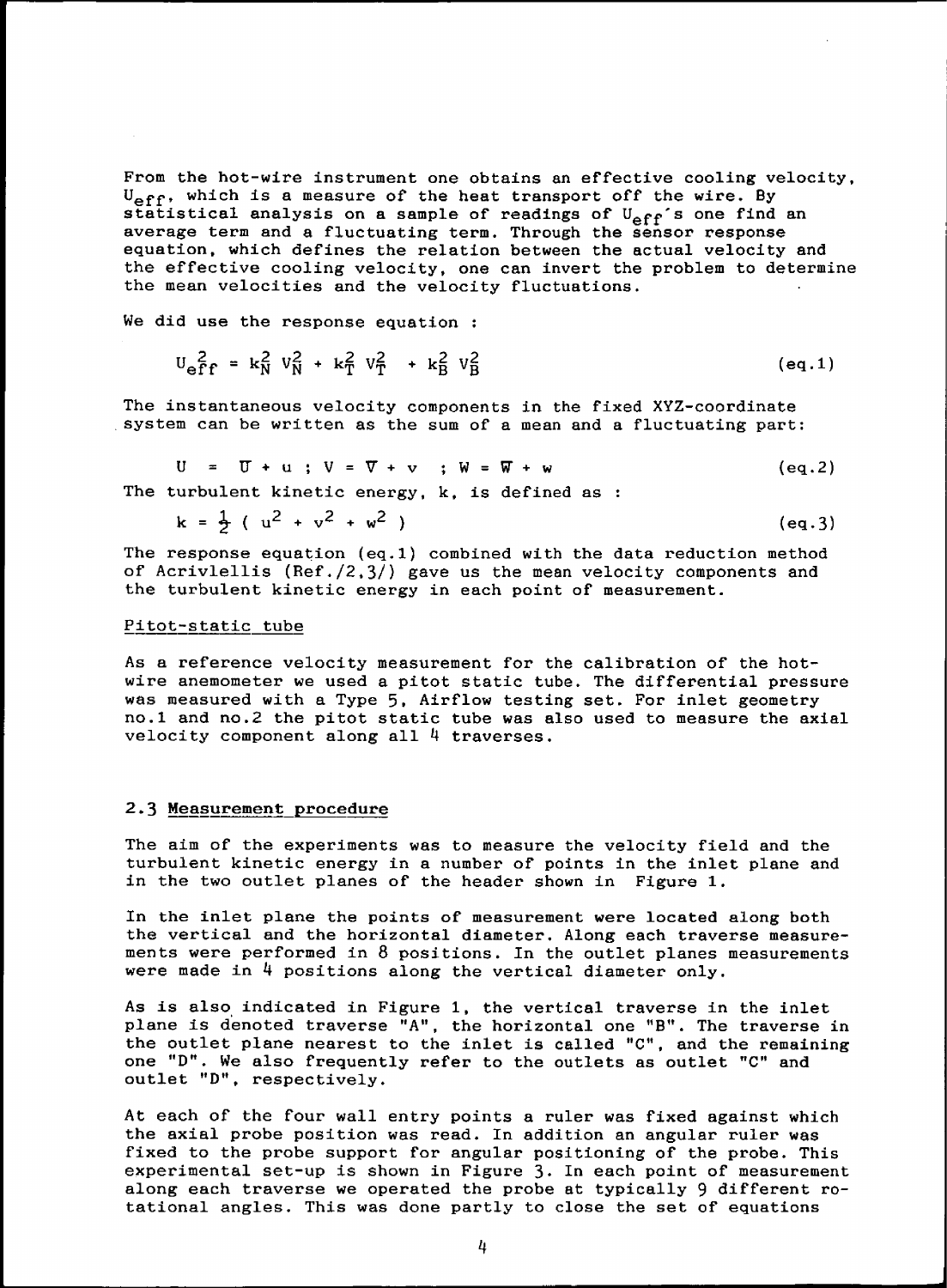(independent information), but also to reduce the effect of measurement uncertainty. The method of multipositioning the wire(s) to procure the required amount of information is based on the assumption of a "stationary" turbulent flow-field.

#### 2.4 Results' from the measurements

#### General

When we analyzed the measurement results it proved obvious that the measurements for inlet geometry no.3 was imperfect and had to be encumbered with additional measurement uncertainty. This inlet geometry typically generates strong swirl and high turbulence intensities. a situation which represent a challenge for the measurement system. Numerical experiments performed indicated that for variations in the inlet profile. within the limits of measurement uncertainty. the outlet flow regime could change significantly for example from twin vortices to'a single vortex. The results for inlet geometry no.3 will therefore neither be the presented nor discussed.

The mean velocity vectors found have been decomposed into an axial component and a lateral one. The lateral component is represented by the vector-arrows in Figures 4 and 5. The point of attack for the vector is located on the mid-point of the arrow. and the vector-scale is given individually for each cross-section. The point of observation is on the downstream side. (For orientation of the fixed coordinate axes, see Fig. 1.) The axial velocity components are represented on the figures simply by their numerical values.

The turbulent kinetic energy will not be treated in detail for reasons that will become clear later in the paper.

The axial velocity profiles have been found both from the hot-wire measurements and from the pitot static tube measurements (i.e. two independt measurement techniques). The two sets of axial profiles compare well both in the inlet plane and in the two outlet planes.

#### Inlet\_plane

For inlet no.1 in Figure 4. the lateral velocities measured were in general smaller than the measurement uncertainty and are not included in the presentation. The axial velocities exhibit a typical parabolic profile. The skewness observed along traverse "B" are probably an effect of outlet "C" which is only 1 D downstream of the measurement section.

For inlet no.2 we clearly see in Figure 5 two secondary vortices superposed on a fairly skew axial profile.

The turbulence intensities. Tu. were relatively moderate, spanning from typically 6% tor the straight pipe inlet geometry to values up to 20% for the inlet consisting of a single bend. The following definition of the turbulence intensity has been used :

$$
Tu = \left| \overline{2k^1} / U_{ax} \right| \qquad (eq.4)
$$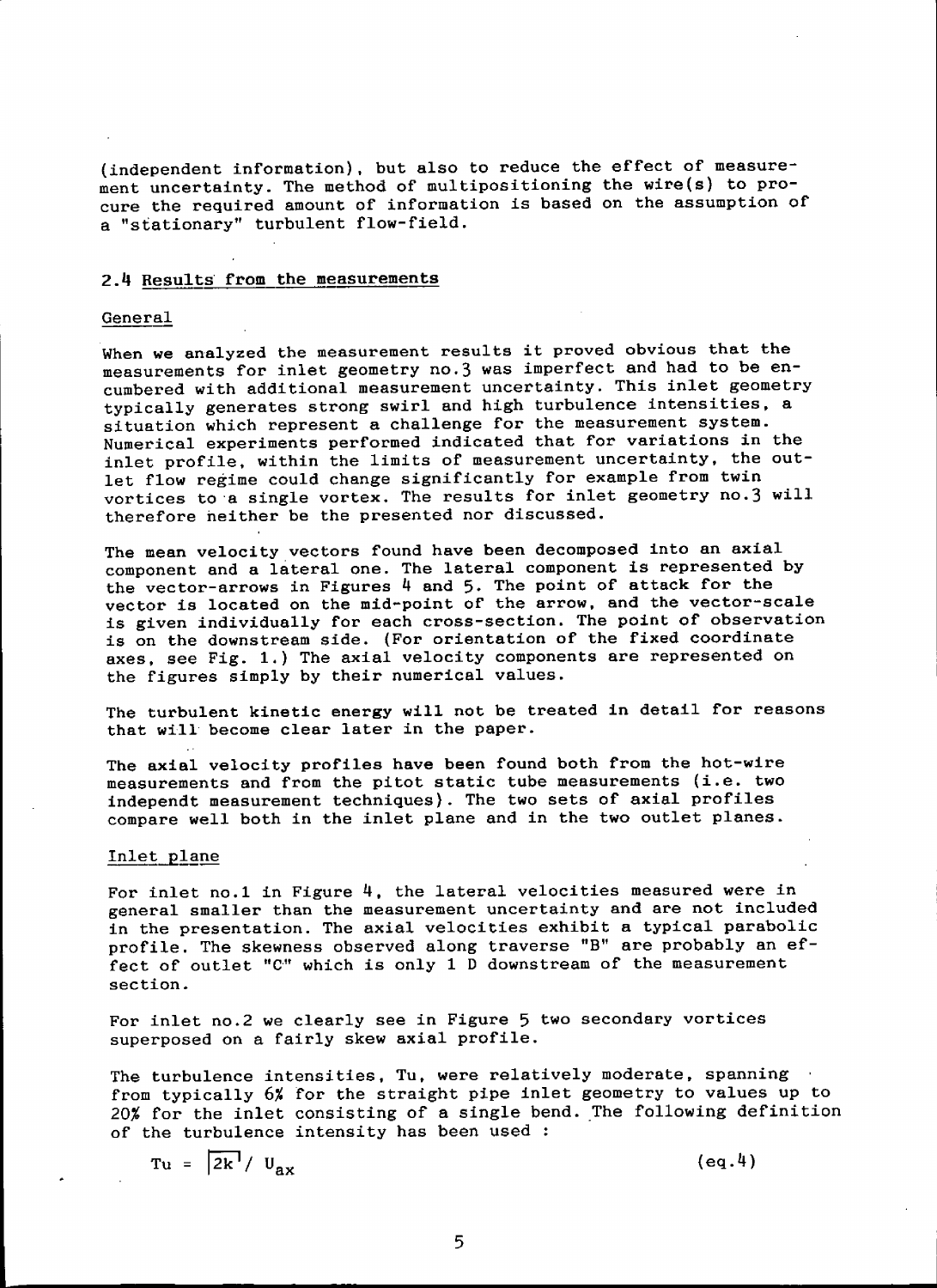# Outlet planes

In outlet "D" of Figure 4 there seems to exist two vortices symmetrically located about the horizontal mid-plane and for the same outlet in Figure 5 we can definitely identify a relatively strong single vortex. This vortex was also detected by a two-bladed turbine of zero pitch installed 1.5 D downstream of the metering plane. The turbine was never installed when hot-wire measurements were performed.

In outlet "C", for both inlets, the lateral velocity vector showed more or less identical behaviour. The vertical component was directed downwards (positive x-direction) and the horizontal component was directed to the right (the negative z-direction).

The measured axial velocity profiles in the outlet planes showed a parabolic shape with minimum velocity near the pipe centre-line.

The turbulence intensities found were for outlet "C" in the range  $15-30%$  with the highest values near the centre-line. For outlet "D" the values were in the range 15-20 %. There was no significant difference between the intensities found for the various inlet geometries.

## 3. THE NUMERICAL SIMULATIONS

## 3.1 The Phoenics code

This is a general purpose fluid dynamic computer program based on a numerical solution algorithm developed at the Imperial College in London. The code is made commercially available through the company QHAM, ltd. For description of the program see refs./6.7/

#### 3.2 Description of the numerical model

#### The grid

The manifold geometry is modeled in a cartesian coordinate system by "blocking" out cells from an initially rectangular bar. This leads to a manifold consisting of rectangular ducts. These rectangular ducts are approximated to circular pipes by the use of so-called porosity functions. These functions enable fractions of cell-volumes and cellsurfaces to be made unavailable for the fluid.

Polar coordinates. which appear to be a more natural choice when describing circular pipes, could not be used due to the coupling of pipes perpendicular to each other.

The computation domain was divided into a  $12x20x27$  grid (NXxNYxNZ) as illustrated in Figure 6. Of all these cells. approximately one half have been completely blocked out using the porosity functions.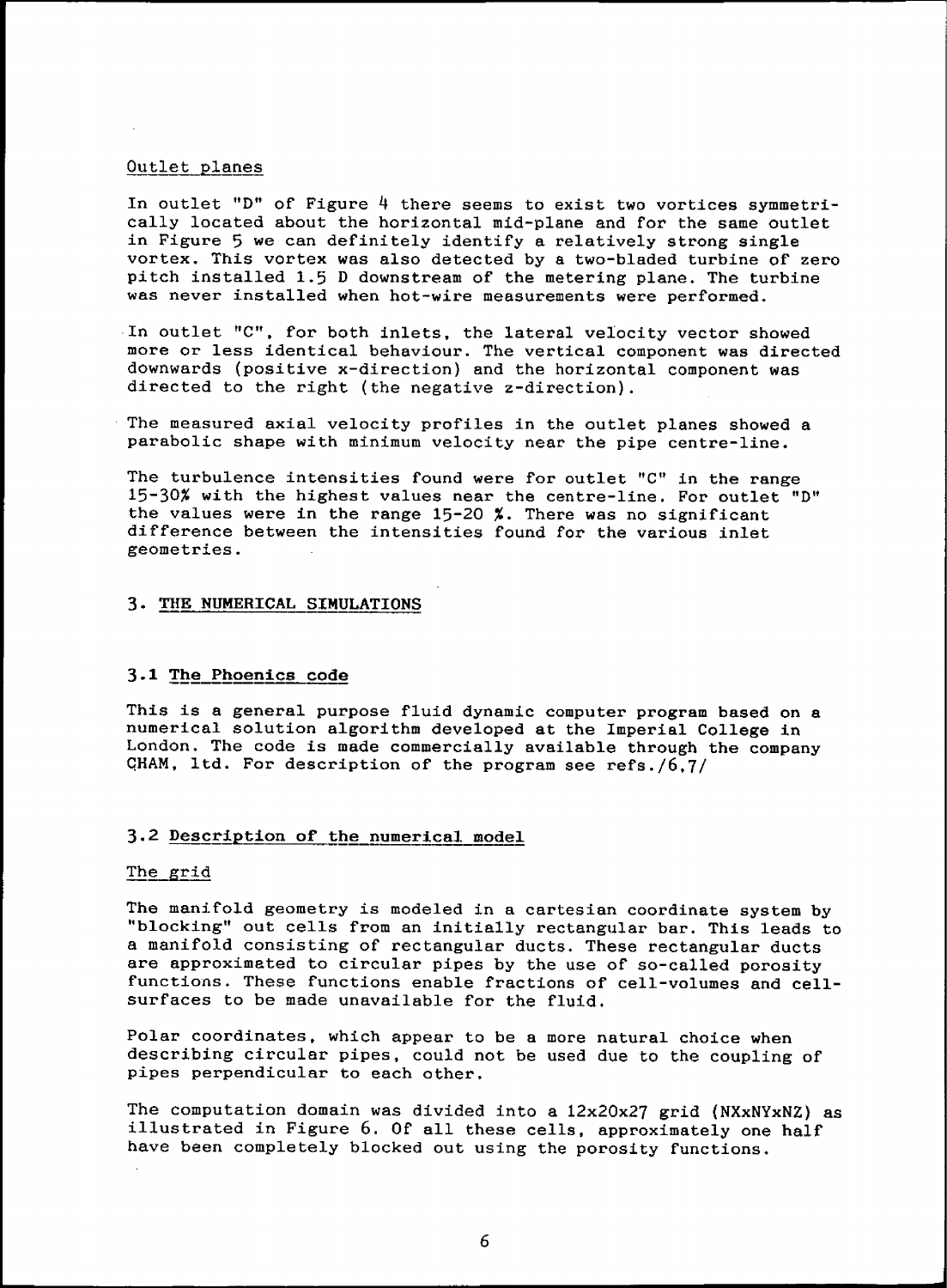#### The dependent variables

The equations were solved with respect to the following 5 dependent variables :

- 3 velocity components,
- the pressure and
- the density.

#### Boundary conditions

At the inlet plane profiles for all solved for variables, except for the pressure, were prescribed. Three different sets of profiles were established on the basis of the hot-wire measurements, one for each of the inlet geometries.

The outlet boundary was a fixed pressure boundary.

Due to the smoothing process of the rectangular ducts described above, wall-functions could not be activated for any of the dependent variables. One consequence of this is that the no-slip condition for velocities at the pipe-wall is neglected.

#### No turbulence model

In the present version of the numerical model we have no turbulence model and all viscous forces with origin in the turbulent velocity fluctuations are therefore neglected.

#### 3.3 Results of the simulations

In this presentation we will focus on the solution found in the two outlet planes. The situation in the inlet plane does anyway only reflect the inlet conditions prescribed.

In Figure 7 and 8 we present the converged solution found in the two outlet planes for inlet geometries no.l and 2. Also included in these figures are the measured velocity components.

There are two "windows" drawn for each outlet plane. one presenting the lateral velocities and the other one iso-lines for the axial velocities. The vector-plot (to the left), shows the velocity vectors projected into the outlet plane (lateral velocities). The vectors drawn in bold-face types represent the measured velocity vectors, while the remaining represent the simulations. The point of attack for the vectors is their mid-point and the vector scale is indicated below the figure.

The right hand "window" shows iso-lines for the axial velocities simulated. the numbers indicate the velocities for the iso-curves. The filled circles indicate the point of measurement with the hot-wire and the corresponding velocities found are given to the right at the same level as the circles.

The square shape of the drawn cross-sections, instead of a circle, is a result of the geometry modelling using blockages on square ducts.

7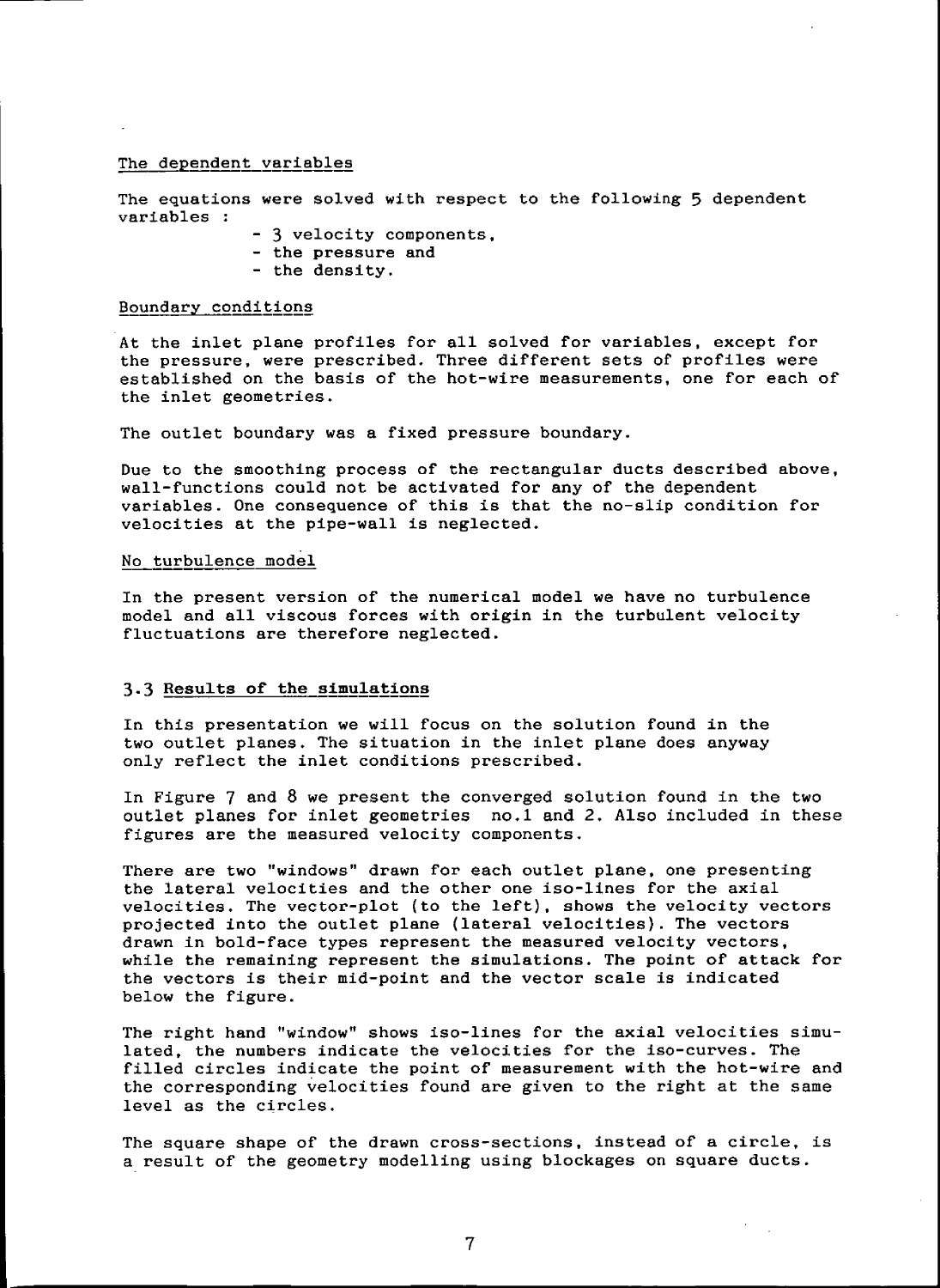#### 4. Discussion

## Effect of no turbulence model

We decided not to use a turbulence model since the use of standard turbulence model gave unrealistic outlet flow fields. This may be ascribed to the lack of proper boundary conditions the turbulence model variables.

No turbulence model in the computations means that the inertia forces dominates the flow. In our case this seems to be a realistic assumption due to our high Reynold numbers and since the fluid experiences large accelerations from inlet to outlet.

We also did numerical tests to examine the effect on the velocity field in the header when assuming no turbulence model. Only minor changes were observed and the assumption was accepted as valid.

#### The outlet planes for inlet geometry no.1 (Figure  $7$ )

For outlet "C" we could, in the numerical solution, see the existence of a recirculation zone with point of reattachment close to the position of the defined outlet plane. Therefore we regard this case to be a difficult task for the hot-wire anemometer. As can be seen from Figure 7 a) the measured lateral velocities does not fit very well to the simulations. Concerning the axial profile. we can see that the simulations predict minimum velocities near the pipe-axis. although not as pronounced as for the measurements.

In outlet "D" the lateral velocities compare as well as could be expected. The axial velocities are too high, but show the desired typicality of minimum velocity near the center-line.

#### The outlet planes for inlet geometry no.2 (Figure 8)

The lateral velocities compare very well for outlet "D" and acceptable for outlet "C". One must keep in mind the measurement uncertainty. estimated to 1.0-1.5 *m/s.* for the lateral velocities.

For the axial profiles we can not explain the observed differences by measurement uncertainty. The numerical model, therefore, fails to predict the axial profiles in this case. Examination of the numerical solution 2D downstream of the point of measurement showed, however, much better agreement with the measurements. It appears as if typical features of the flow need longer distances to develop in the numerical model than what is found in the measurements. The absence of the effective viscosity of the turbulence in the numerical model may explain this effect.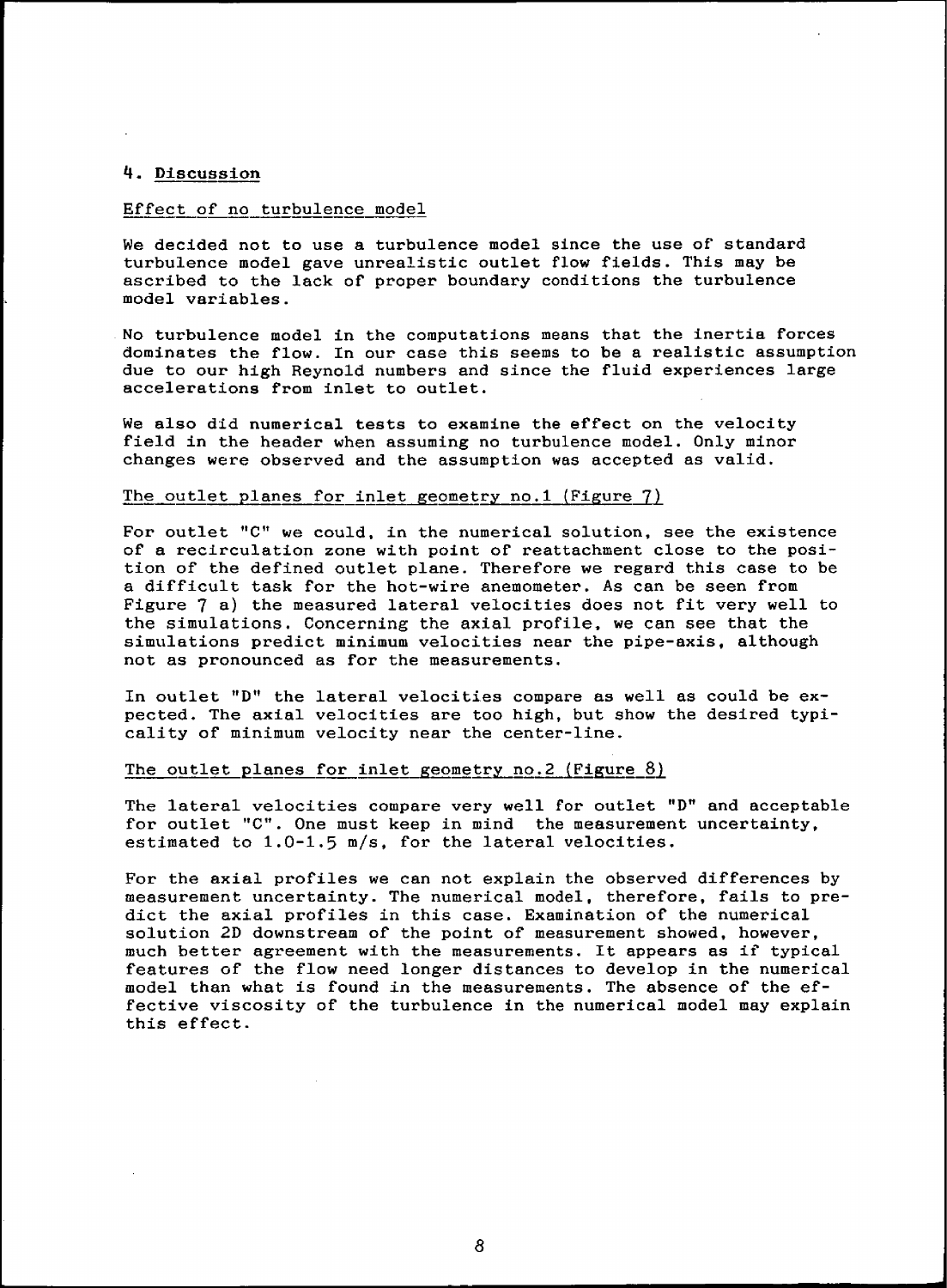#### 5. CONCLUSIONS

- 1. It is possible to simulate numerically the flow in headers, however, to a considerable computer time cost.
- 2. The available calculational tool did not enable proper no-slip wall boundary conditions and turbulence treatment.
- 3. Tests did show that these simplifications to the numerical model were not critical to the results.
- 4. The best agreement is reached when the inlet profile is generated by a simple geometry generating the smallest turbulence level. This, of course, gives the best precision of the inlet profile measurement and consequently also for the inlet boundary condition for the numerical model.
- 5. We are convinced that the computational tool can be further developed and verified to become a valuable tool in design work.

#### Future work

This work is continued. The measurement system is improved and more traverses will be taken. The inlet boundary conditions to the header model will be generated by a separate straight pipe or bend simulation.

# ACKNOWLEDGEMENTS

The work has been financially supported by Statoil a.s.We wish to thank Dr. Karl Sjøen at Statoil for his help and advice throughout the work.

# 6. REFERENCES

- /1/ J0rgensen,F.E.: "Directional sensitivity of wire and Fiber-film probes." OISA Information No.11. 1971.
- /2/ Acrivlellis,M.: "Hot-wire measurements in flows of low and high turbulence intensity." DISA Information no.22, 1977.
- /3/ Acrivlellis.M.: "Finding the spatial flow field by means of hotwire anemometry." OISA Information no.22, 1977.
- /4/ Langsholt.M.:"3-D numerical simulation of fluid flow in manifold geometries using the Phoenics computer code", IFE/KR/F-87/069
- /5/ Langsholt,M. and Thomassen,O. :"Computer modelling of fluid flow through orifices", Flow Measurements in the Mid 80·s. Conference held at NEL, 9-12 june 1986.
- /6/ Spalding,D.S. et al. PHOENICS instruction manual. CHAM TR/100.1986.
- /7/ Spalding  $D.B.: "A general purpose computer program for multi$ dimensional one and two-phase flow." Mathematics and Computers in Simulation North Holland Press, vol XXIII, pp 267-276, (1981)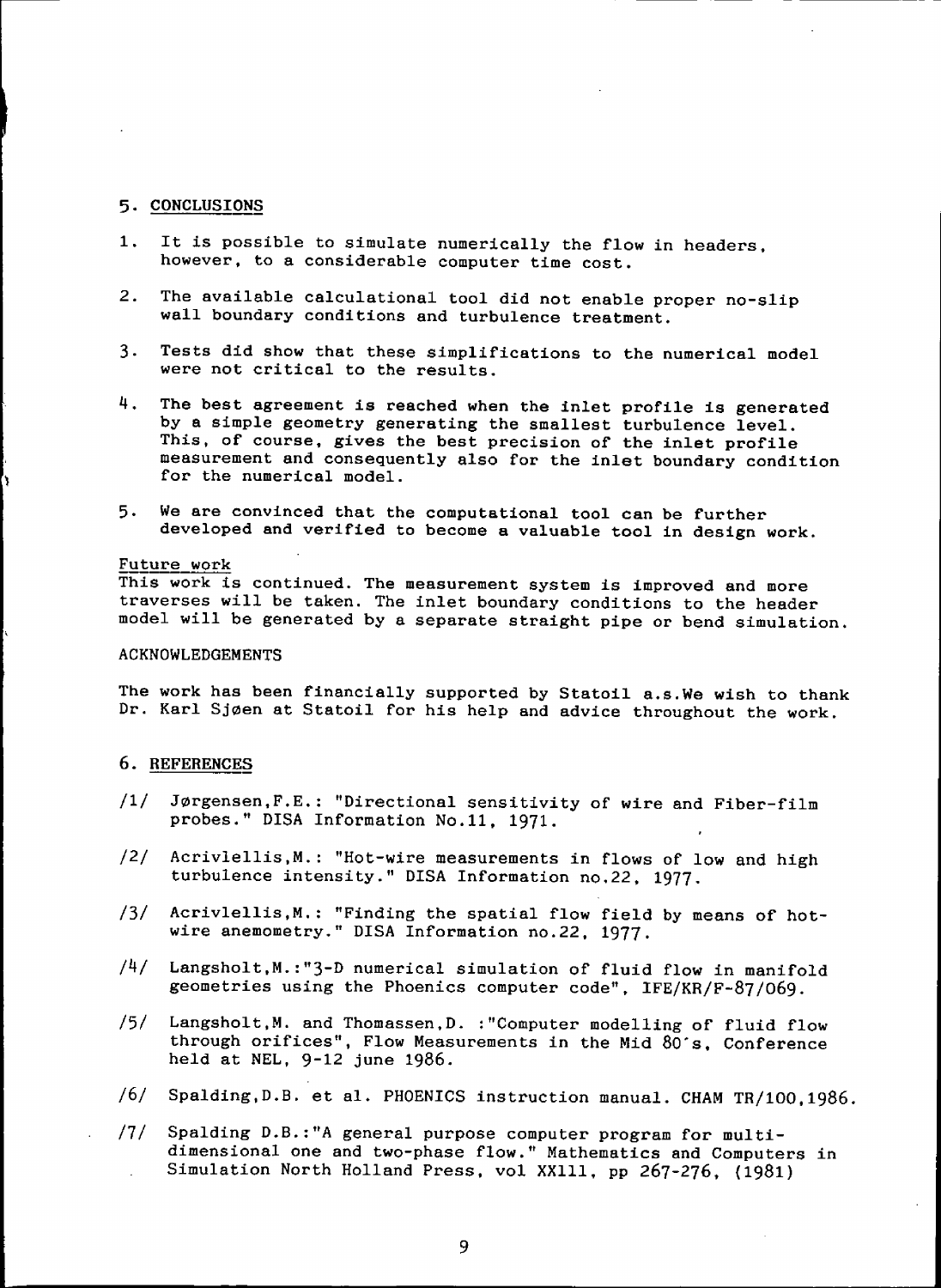

Figure 1. The header geometry.



... pump and damping tank

Figure 2. The experimental set up with inlet geometry no.3 mounted.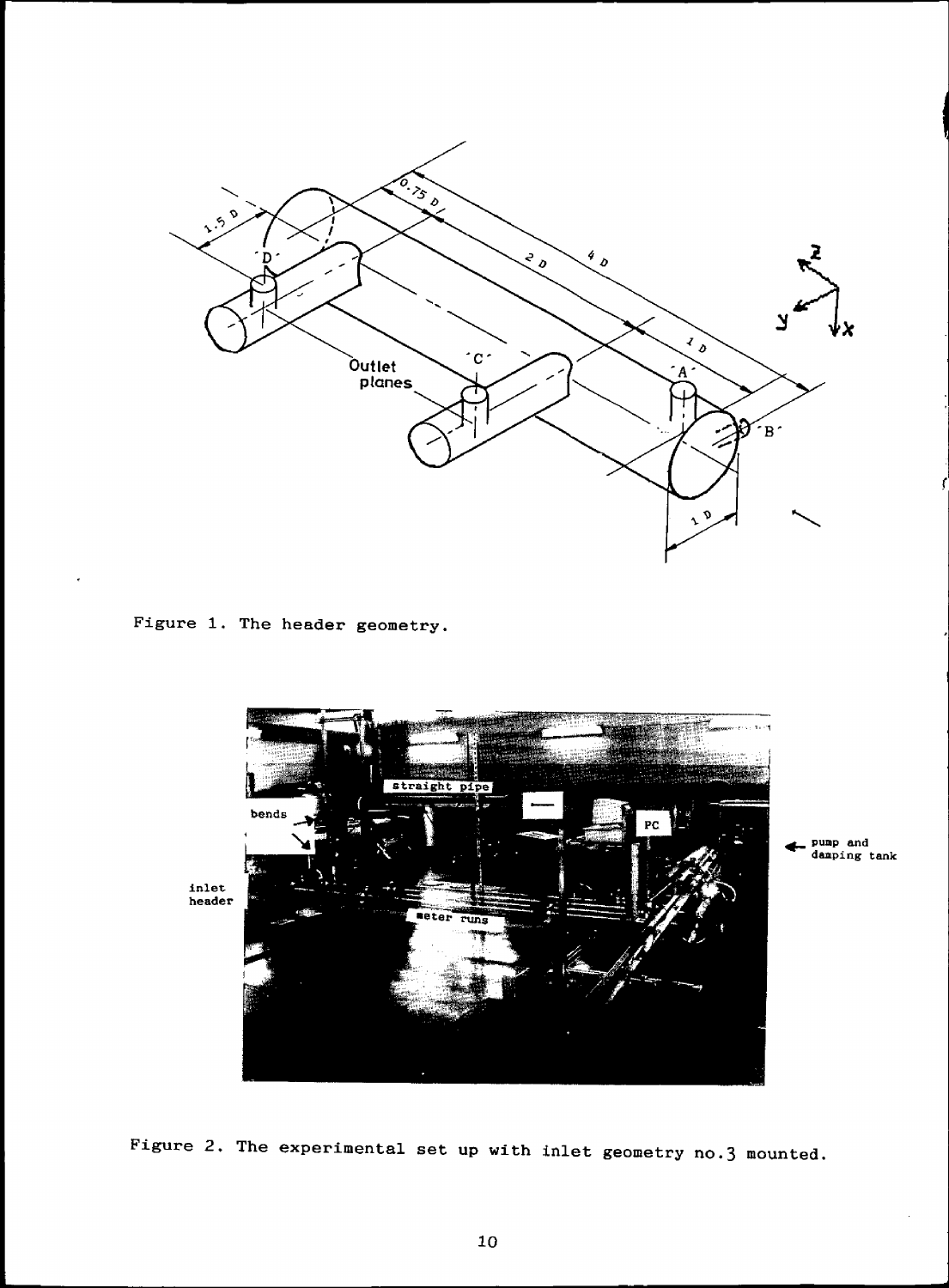



 $\lambda$ 







Figure 4. Vector plot presenting the lateral velocity vector measured in the inlet and outlet planes for inlet geometry no.l. The numerical values relate to the axial velocity component.

Figure 5. Vector plot presenting the lateral velocity vector measured in the inlet and outlet planes for inlet geometry no.2. The numerical values relate to the axial velocity component.